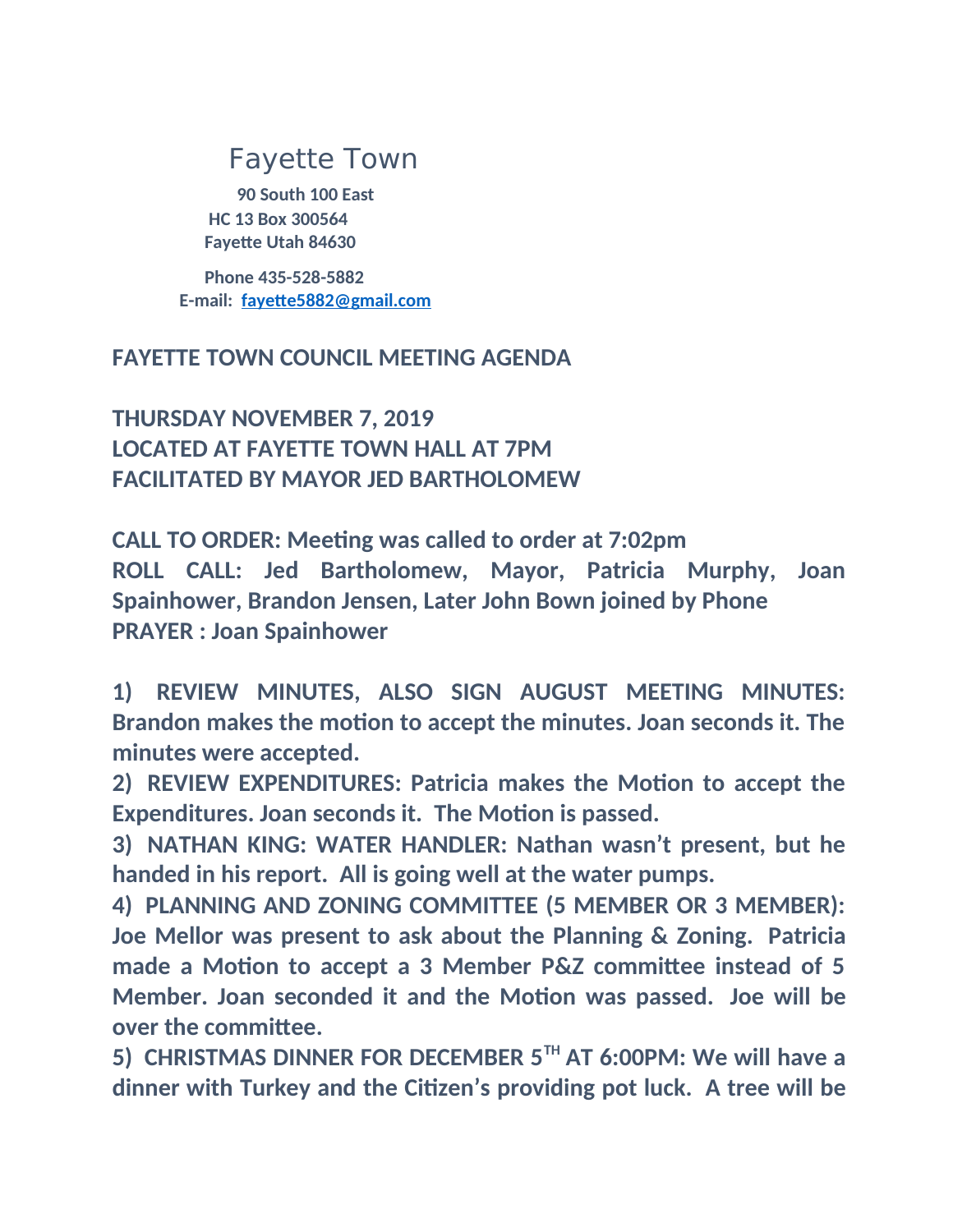**set up and a coloring contest for the kids.**

**6) POST OFFICE BOXES: We need to check this out with the Post Office. Put it on the January agenda.**

**7) CANVASS MEETING WITH TOWN COUNCIL: NOV 12-19? DECIDE A DATE: we will meet at 6pm on the 12th of November.**

**8) CPA MEETING RESULTS: Our CPA meeting was a success and we did well! Needed to address 2 issues and the Clerk answered them and sent them to the CPA.**

**9) DIGGING BY CARLOS DURAN'S HOUSE: Joan asked him to come to Town Council, but he didn't make it.**

**10) CDBG GRANT APPLICATION: The Council doesn't think we have any projects at this time. We will start looking at a project at the first of the year to see what we need as a Town.**

**CITIZEN'S CONCERNS:**

 **Scott Bartholomew said that the County is going to put an Emergency No Burn until December 1st and would like us to go along with it. He cautioned us about doing it for 1, we need to do it for all.**

**EXECUTIVE SESSION: A Vote was called for an Executive Session. John-Yes, Jed-Yes, Joan-Yes, Brandon-Yes, Patricia-Yes. The Council then went into a Closed session.**

**The Council then went back into Public Session. Announced the outcome of the Closed meeting.**

 **Patricia Murphy Resigned. Vote was taken to accept her Resignation was taken: John-Yes, Jed-Yes, Brandon-Yes, Joan-Yes. Town Council accepted Patricia Murphy's Resignation**

**TOWN COUNCIL ITEMS:**

**JED BARTHOLOMEW, MAYOR: Water, Weeds, Office,**